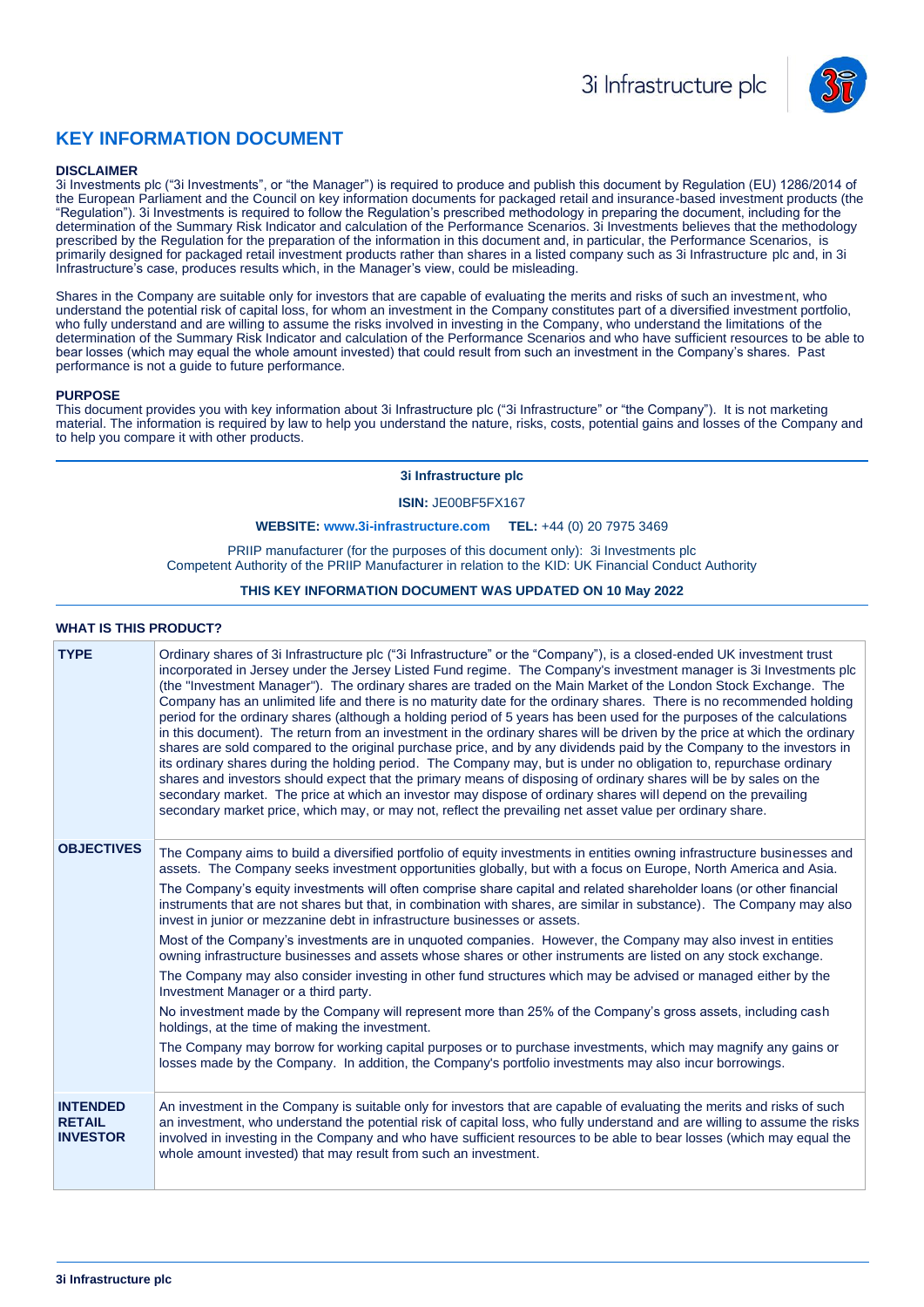# **KEY INFORMATION DOCUMENT**

# **WHAT ARE THE RISKS AND WHAT COULD I GET IN RETURN?**



**There is no specific recommended holding period for shares in the Company. You may not be able to sell your shares in the Company easily or you may have to sell at a price below the price that you paid or below the prevailing net asset value.** 

The summary risk indicator is a guide to the level of risk of this product compared to other products. It shows how likely it is that the product will lose money because of movements in the markets or because the Company is not able to pay you. We have classified this product as 5 out of 7, which is a medium to high risk class. This rates the potential losses from future performance at a medium to high level, and poor market conditions will likely impact the value of the ordinary shares.

Other risks materially relevant to the ordinary shares that are not included in the summary risk indicator include the following:

- The Company is exposed to the risk that its portfolio fails to perform in line with the Company's objectives if it is inappropriately invested or markets move adversely.
- The Company is exposed to the risks arising from any failure of its systems and controls or of those of its service providers, and particularly those of its Investment Manager.
- While there are number of methods by which the Company could seek to manage any discount to net asset value at which the Company's shares may trade in the secondary market, there is no guarantee that the Company can or will utilise any or all of these methods or, if it does, that it will be successful.

This product does not include any protection from future market performance so you could lose some or all of your investment.

#### **Performance scenarios**

**Market developments in the future cannot be accurately predicted. The scenarios shown are only an indication of some of the possible outcomes based on recent returns. Actual returns could be lower.**

| Investment of £10,000      |                                     |               |                |         |  |  |  |
|----------------------------|-------------------------------------|---------------|----------------|---------|--|--|--|
| <b>SCENARIOS</b>           |                                     | <b>1 YEAR</b> | <b>3 YEARS</b> | 5 YEARS |  |  |  |
| <b>Stress scenario</b>     | What you might get back after costs | £0            | £4,653         | £2,996  |  |  |  |
|                            | Average return each year            | (99)%         | (21)%          | (17)%   |  |  |  |
| Unfavourable scenario      | What you might get back after costs | £7.926        | £7.211         | £7,128  |  |  |  |
|                            | Average return each year            | (21)%         | $(10)\%$       | (6)%    |  |  |  |
| <b>Moderate scenario</b>   | What you might get back after costs | £10,866       | £13,076        | £16,405 |  |  |  |
|                            | Average return each year            | 9%            | 9%             | 9%      |  |  |  |
| <b>Favourable scenario</b> | What you might get back after costs | £14,876       | £23.141        | £33,965 |  |  |  |
|                            | Average return each year            | 49%           | 31%            | 25%     |  |  |  |

This table shows the money you could get back over the next 5 years, under different scenarios, assuming that you invest £10,000. The scenarios shown illustrate how your investment could perform. You can compare them with the scenarios of other products. The scenarios presented are an estimate of future performance based on evidence from the past on how the value of this investment varies, and are not an exact indicator. They are based on share price total return with dividends reinvested over the last five years. What you get will vary depending on how the Company's underlying investments perform, how the overall market performs and how long you keep the investment. The stress scenario shows what you might get back in extreme market circumstances, and it does not take into account the situation where the Company is not able to pay you on its liquidation.

These performance scenarios have been based on the past five years when equity markets have generally been strong, although market volatility has increased significantly since the beginning of the Covid-19 pandemic.

Shares in the Company cannot be cashed in. The figures shown include all the costs of the Company itself but do not include all the costs that you may pay to your advisor or distributor. The figures do not take into account your personal tax situation, which may also affect how much you get back.

# **WHAT HAPPENS IF THE COMPANY IS UNABLE TO PAY OUT?**

The Company is not required to make any payment to you in respect of your investment. If the Company were liquidated, you would be entitled to receive a distribution equal to your share of the Company's assets, after payment of all of its creditors. There is no compensation or guarantee scheme in place that applies to the Company and, if you invest in the Company, you should be prepared to assume the risk that you could lose all of your investment.